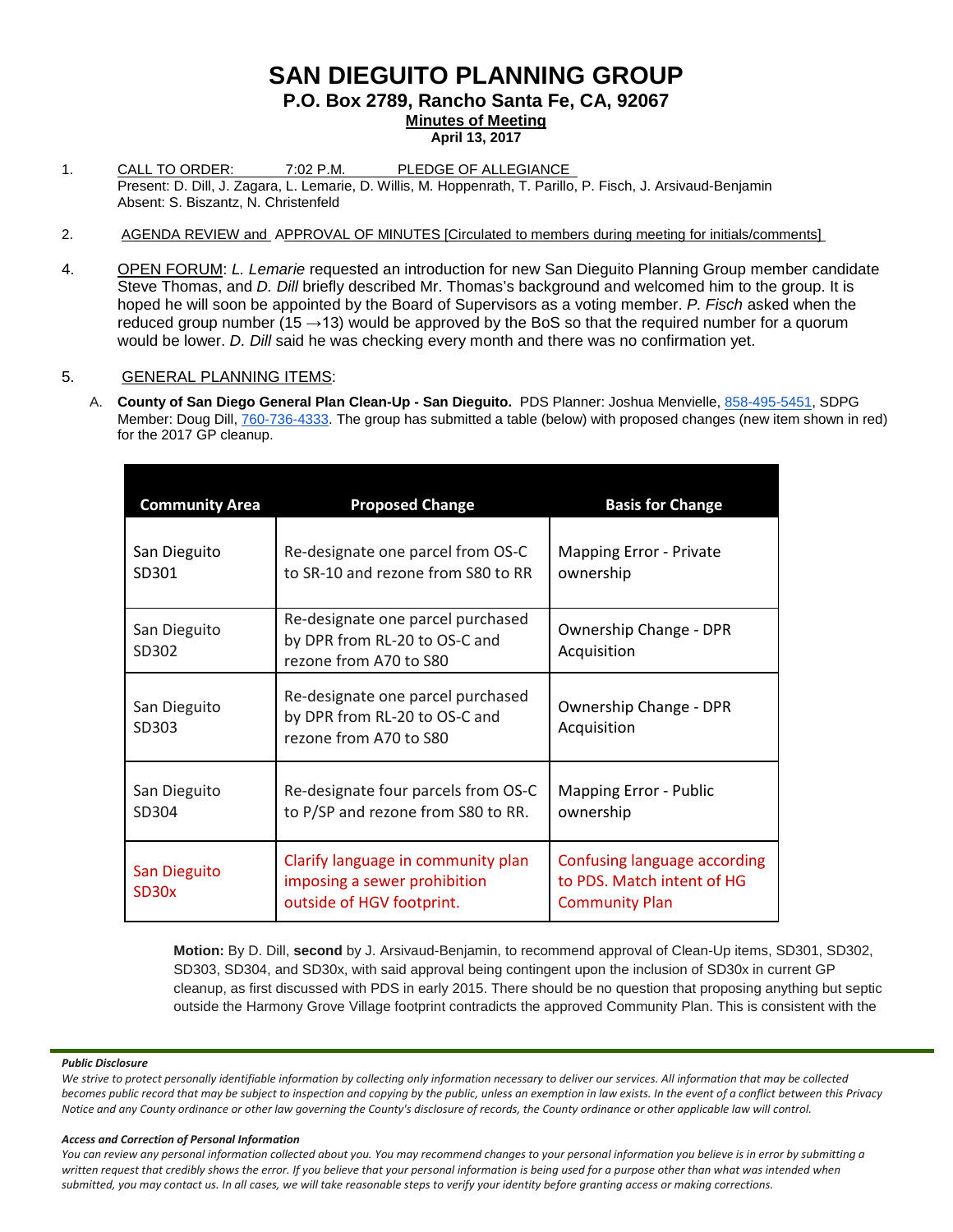positions communicated to the County by the Elfin Forest/Harmony Grove Town Council, as stated in their correspondence of April 10, 2015, and of the May 2015 SDPG meeting item 5C motion. **Vote:**  $aves = 8$   $nos = 0$   $abstant = 0$   $absent/vacant = 7$ 

- B. **Rincon del Diablo Municipal Water District Harmony Grove Village Water Reclamation Facility (HGVWRF) Acquisition Draft Environmental Impact Report –** SCH 2016091020. Rincon water proposes to become a sewer service agency within Harmony Grove Village by exercising its latent powers through the San Diego Local Agency Formation Commission (LAFCO). Harmony Grove and Eden Valley would be placed in a sewer planning area, but sewer service would only be provided to HGV. However, acquisition of the HGVWRF by a public utility would release it from the specific plan restrictions on expansion of the sewer system. The Draft EIR may be viewed at the District's website: [www.rinconwater.org.](http://www.rinconwater.org/) Public review/comment period ends April 21, 2017. Main concern of group was lack of binding commitment to and enforcement method for compliance with HG Community Plan policies regarding prohibition of sewer outside of HGV. *J. Huston* and *A. Laderman* sent written comments in general agreement with position of SDPG as stated in letter. **Motion:** By D. Dill, **second** by L. Lemarie, to approve comment letter to Rincon Water District (see appendix)<br> **Vote:** ayes = 8 nos = 0 abstain = 0 absent/vacant = 7 absent/vacant  $= 7$
- C. **4998 El Arco Iris, Rancho Santa Fe** Request for consideration of adding a protective dirt berm along the property that borders Linea Del Cielo to stop cars from crashing onto their property - The owner is requesting referral to TAC. Owner: Claude Kordus; Planner, Don Willis [858-481-6922.](tel:(858)%20481-6922) *Continued to May 11th*
- D. **PLDO Active Recreation Definition Update and Quimby Act Amendment Discussion**. Update Parks and Recreation Department's process to change 'Active Recreation' definitions as it pertains to PLDO usage. Valley Center Planning Group supports Quimby Act Amendment (allow 20% of PLDO funds to be earmarked to park maintenance). SDPG Member: Doug Dill, [760.736.4333.](tel:(760)%20736-4333) Group was concerned that this action would not provide any lasting commitment to fund maintenance. *Continued to May 11th*

## 6. MAJOR PROJECTS AND LAND USE ITEMS:

A. **PDS2016-STP-16-014, APN 267-210-02-00.** Luukkonen Residence Site Plan Major Use Permit. 2-story single family residence with 4-car garage. Establish setbacks for Lot #296, The Crosby Estates, Top 'O' Morning Way, Owner: Mattias and Lena Luukkonen, [858-432-1374;](tel:858-432-1374) Applicant's Representative: Scott Grunst, [858-756-3553;](tel:858-756-3553) PDS Planner: Gregory Mattson, [858-694-2249;](tel:858-694-2249) SDPG Member: Joe Zagara, [858-756-4211.](tel:858-756-4211) Scott Grunst presented an overview of homesite on an odd-shaped lot requiring some modifications to setback restrictions.<br>**Motion:** By J. Zagara. second by T. Parillo, to approve as

|                         | Motion: By J. Zagara, second by T. Parillo, to approve as presented. |               |                     |
|-------------------------|----------------------------------------------------------------------|---------------|---------------------|
| <b>Vote:</b> $aves = 8$ | $nos = 0$                                                            | abstain $= 0$ | absent/vacant = $7$ |

- B. **PDS2016-TPM-21243, APN 265-260-20-00**. Tentative parcel map proposal to split existing 9.32 acre lot into 2 lots. Existing property contains ~13,000 sf main house and ~2,100 sf guest house. Application would provide a 2.86 acre lot with grading and utilities to create buildable pad near existing guest house. 18181 Via Roswitha, Rancho Santa Fe. Owner: Thomas Powell; Applicant's representative: Matt De Vincenzo, 858-597-2001; PDS Planner: Don Kraft, 858-694-3856; SDPG member: Tim Parillo, [415-238-6961.](tel:415-238-6961) *Continued to May 11th*
- C. **PDS2017-STP-17-002 Artesian Lot 44 Site Plan D2 Designator.** Location: Artesian Road at Santa Fe Knolls, APN 269- 100-44-00. Proposed single story residence with 4-car detached garage with attached guest living quarters, pool and detached pool bath. Owner: Dykmans Family Trust, [619-977-4096;](tel:(619)%20977-4096) Project Contact: Kim Kindel, [760-420-8485;](tel:(760)%20420-8485) County Planner: Michelle Chan [858-495-5428,](tel:(858)%20495-5428) SDPG member: Phil Fisch [858-592-6758.](tel:(858)%20592-6758)

**Motion:** By P. Fisch, **second** by T. Parillo, to approve as presented.<br> **Vote:** aves = 8 nos = 0 abstain = 0 **Vote:**  $ayes = 8$  nos = 0  $abstain = 0$  absent/vacant = 7

D. **PDS2017-STP-17-007 Site Plan Permit for Village Center in Harmony Grove Village.** Proposed 25,500 sq ft, fourbuilding commercial retail center comprises two parcels totaling 2.8 acres with a FAR of 0.2. Access is off Country Living Way and the center is visible from Country Club Drive. A small enclosed corral area for tying horses and 8 handicap parking spaces are included. Owner CalAtlantic Group, Inc, 858-618-4911; applicant New Urban West Inc, 310-864-2427, [jasonh@nuwi.com;](mailto:jasonh@nuwi.com) County Planner: Michelle Chan 858-495-5428; SDPG planner, Mid Hoppenrath, 760-747-1145; [midhop@gmail.com.](mailto:midhop@gmail.com) *Glenn Cardoso* of New Urban West gave a brief overview of planned commercial area. The Harmony Grove Village Market Place will have four buildings designed with a rural county theme including amenities such as a historic renovated farmhouse for community activities with a horse tie up area; a Country Store with outdoor dining; and assorted retail shops in a shaded setting. *J. Huston* asked about liability of the horse area. *M. Hoppenrath* said design of the horse tie up area was not yet finalized but it would be safely enclosed and gated and will have posted warning signs to limit liability of the owners. Suggestions for design of this area are welcomed.

## *Public Disclosure*

*We strive to protect personally identifiable information by collecting only information necessary to deliver our services. All information that may be collected becomes public record that may be subject to inspection and copying by the public, unless an exemption in law exists. In the event of a conflict between this Privacy Notice and any County ordinance or other law governing the County's disclosure of records, the County ordinance or other applicable law will control.*

## *Access and Correction of Personal Information*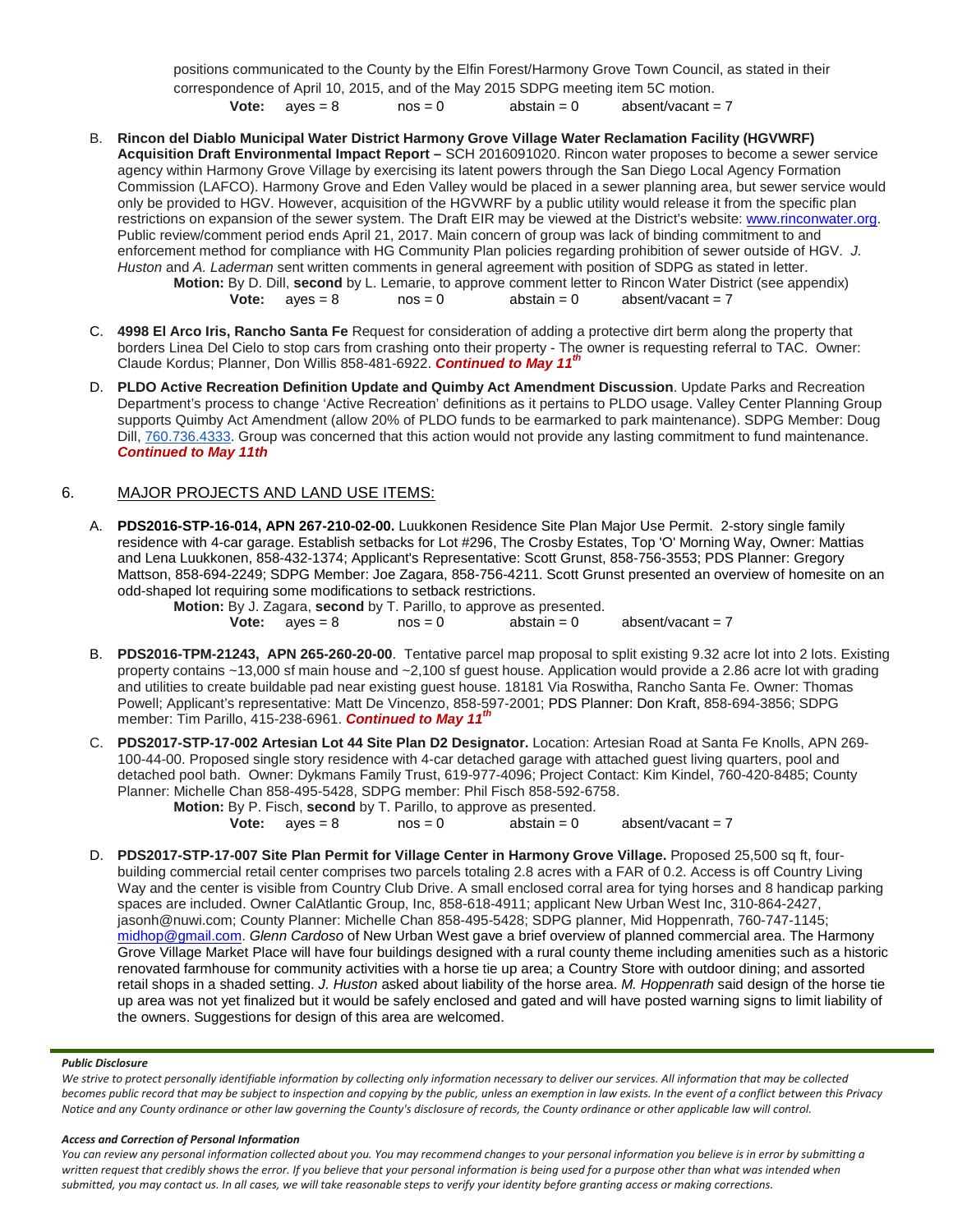**Motion:** By M. Hoppenrath, **second** by T. Parillo, to approve as presented.<br>**Vote:** ayes = 8 nos = 0 abstain = 0 abs **Vote:**  $aves = 8$  nos = 0  $abstain = 0$  absent/vacant = 7

E. **PDS2017-TM-5556TE Santa Fe Hills Tentative Map Time Extension.** 2 lots, 20 Acres, north of Artesian Road and west of Caminito del Ventecito, APN 267-147-01, 267-147-02. Applicant: Hunsaker & Associates, Daniel Rehm, [858-558-1414;](tel:(858)%20558-1414) County Planner: Gregory Mattson at [858-694-2249;](tel:(858)%20694-2249) SDPG Member: Phil Fisch, [858-592-6758.](tel:(858)%20592-6758) *Daniel Rehm* presented an overview of project. Changes from previous project included removal of main gate and reduction to only 8 homes. *Ron Boren* said many neighbors were concerned that granting a time extension would allow development to proceed under older storm water drainage regulations. *Charles Fleischer* lived across the street and noted that his septic system is very sensitive to rain and local drainage patterns. He was concerned that the planned drainage basins would not collect enough water, and also worried about mosquito control in standing retention water basins. *John Mecklenburg* had watched various projects planned for the parcels over the last 15 years. He wondered why an extension was needed and felt that 8 years was plenty time for the current owners to build. *Daniel Rehm* said the property had changed owners several times and they had mistakenly believed that the property was in the sewer district. They now needed extra time to petition LAFCO for annexation. One neighbor was concerned about increased runoff on the paved road. *Daniel Rehm* explained that the properties would be graded to direct runoff into the retention basins and that the HOA would be responsible for maintaining the basins. *P. Fisch* made a motion, seconded by *L. Lemarie*, to condition approval of time extension on the completion of an analysis of drainage impact to neighboring properties. *M. Hoppenrath* felt this restriction was redundant given the requirement that the project conform with the latest storm water drainage regulations and that this condition might cause a delay that would exceed the deadline for a time extension. *P. Fisch* revised his motion and *L. Lemarie* agreed.

**Motion:** By P. Fisch, **seconded** by L. Lemarie, to approve with the condition that, given the noticeable slope of the property from bottom to top, concerns of neighbors regarding impacts of storm water drainage be addressed.<br> **Vote:**  $a$ yes = 7 nos = 1 abstain = 0 absent/vacant = 7 absent/vacant = 7 Parillo

- F. **Hacienda del Mar, City of San Diego Project No. 488318/SCH. # [2016121081.](tel:(201)%20612-1081)** Proposed independent and assisted living facility with memory care units located in the City of San Diego at 3975 Via de la Valle. Developer: Milan Capital. The consultant for the Hacienda del Mar project, *Stephanie Saathoff* of The Clay group, and *Bruce McIntyre* of Hacienda del Mar, discussed their project. There will be 150 continuing care living units for seniors consisting of 71 independent living, 45 assisted living, and 34 memory care units styled in Tuscan veneers and earth tones. Project buildings are less than 36 feet in height, and the project footprint is less than 10% of the total lot coverage. The remaining land will be open space, habitat creation, and community trails. Storm water runoff will be accommodated in on-site retention basins. The EIR is expected to be distributed in several months. Call Morris Dye (619-446-5201) to have your name added to the EIR distribution list.
- G. **PDS2017-TM-5456TE Cielo De Lusardi Tentative Map Time Extension.** Proposed 19-lot subdivision on 270 acres, Lots 1-18 are single family residential and Lot 19 is a condominium lot for 19 air space units, located within the Rancho Cielo Estates, at end of Avenida Barranca, south of Cerro Del Sol and east of Via Dora, APNs 265-300-02, 265-300-03, 265-300- 05. Owner: Cielo 182 LLC & Lavender Hill Ranch LLC, [760-744-3133;](tel:(760)%20744-3133) Project Representative: Michael Levin, Excel Engineering, [760-745-8118;](tel:(760)%20745-8118) PDS Planner: Heather Steven, [858-495-5802;](tel:(858)%20495-5802) SDPG Member: Doug Dill, [760-736-4333.](tel:(760)%20736-4333) *David Radel*, a neighbor, described the extremely steep slopes and proposed that "over excavation" of the graded lots by at least 5 feet be required to help stabilize the home foundations. *Brian Orrico*, a neighbor, was concerned that the three lots off Via Dora would be specifically single family and not later be converted to condos. *Lynn Thomas* was opposed to the development and felt it would not contribute to the community. He was concerned about the foundations on the new homes noting that there were problems with existing area new homes built on crushed rock. *D. Dill* will continue this item until the County can investigate the failure of the affected homes and provide more information to the group. *Continued to May 11th*

## 7. ADMINISTRATIVE MATTERS:

- **A.** Community Reports<br>**B.** Consideration and com-
- **B.** Consideration and comments on circulation mail<br>**C.** Future agenda items and planning
- **C.** Future agenda items and planning<br>**D.** Prospective & returning Planning G
- **D.** Prospective & returning Planning Group Members<br>**F.** Supply orders and reimbursement of expenses
- **E.** Supply orders and reimbursement of expenses

**NOTE: If you wish to participate on the SDPG, please provide the chair with a current resume and attend 2 or 3 meetings, depending on our meeting schedule in the next few months.**

| <b>Future Meeting Dates:</b>                                             | 5/11/17                                      | 6/8/17 | 7/13/17          | 8/10/17 | 9/14/17                                                                             | 10/12/17 |
|--------------------------------------------------------------------------|----------------------------------------------|--------|------------------|---------|-------------------------------------------------------------------------------------|----------|
| Doug Dill, Chair<br>Tim Parillo, Vice-Chair<br>Mid Hoppenrath, Secretary | 760-736-4333<br>415-238-6961<br>760-747-1145 |        | FAX 760-736-4333 |         | e-mail: theddills@att.net<br>e-mail: tparillo@gmail.com<br>e-mail: midhop@gmail.com |          |

#### *Public Disclosure*

*We strive to protect personally identifiable information by collecting only information necessary to deliver our services. All information that may be collected becomes public record that may be subject to inspection and copying by the public, unless an exemption in law exists. In the event of a conflict between this Privacy Notice and any County ordinance or other law governing the County's disclosure of records, the County ordinance or other applicable law will control.*

## *Access and Correction of Personal Information*